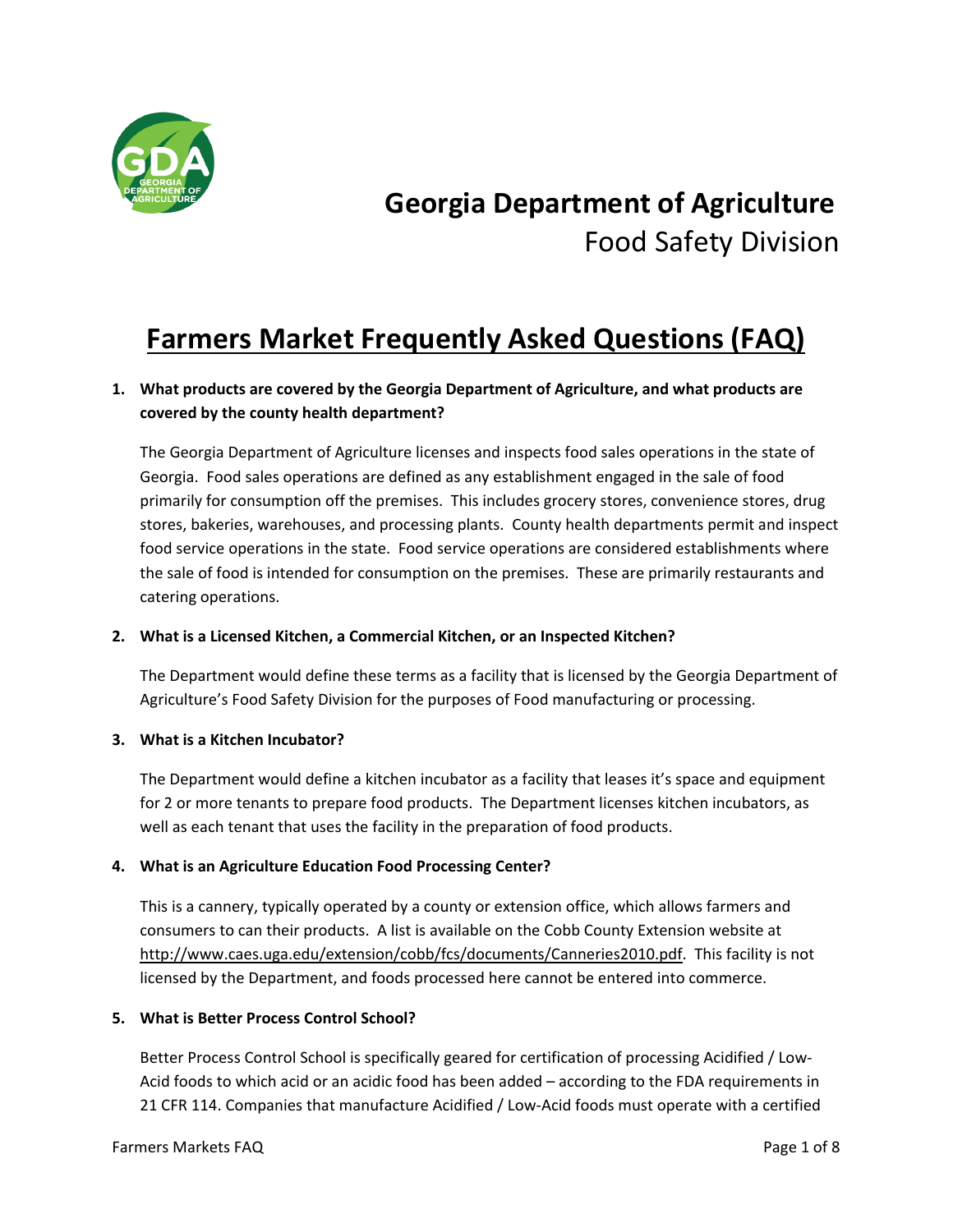supervisor on the premises when processing, as specified in FDA's 21 CFR Part 108.25(f) and 108.35(g) or in USDA's 9 CFR 318.200 and 281.300.

# **6. Is a certificate from a Better Process Control School issued for the product, or is it issued to the licensed kitchen?**

The certificate from the Better Process Control School is issued for the individual who attended the class.

### **7. What is a Processing Authority?**

A Processing Authority is a person(s) or organization(s) having expert knowledge of thermal processing requirements for foods in hermetically sealed containers, and who also has access to the facility for making such determinations. PAs develop or determine the process schedules for each type of product being produced review and evaluate any changes to process formulations, equipment design or modifications, which may impact the processing of hermetically sealed food products, and review and make determinations on processing deviations and abnormal container evaluations. This is usually performed by an accredited lab that will classify the food as Acid / Low-Acid / or Acidified.

#### **8. What are the classifications in association with a Processing Authority?**

The processing authority will review the process and perform testing on food products in order to classify the food as Acid (pH of 4.6 or lower), Acidified (foods that have ingredients added so the final pH is 4.6 or lower), or Low-Acid (pH greater than 4.6 so the product is heat treated to ensure it is safe for consumption).

# **9. True or False: Acid Foods, Acidified Foods, and Low-Acid Foods all require Better Process Control School, Process Approval, and a Food Sales Establishment License.**

False. Acid Foods are exempt from process approval and Better Process Control School. Acidified and Low-Acid Foods are only exempt from process approval and Better Process Control School if they are labeled as "Keep Refrigerated," and are stored, distributed and retailed under refrigeration

Acid Food, Acidified Food, and Low-Acid Food manufacturers would require a Food Sales Establishment License from the Food Safety Division.

#### **10. What is ServSafe?**

ServSafe is a food safety certification accredited by the American National Standards Institute (ANSI). It will satisfy the Demonstration of Knowledge required by the Department's regulation 40– 7–1-.03(1); although, it is not required. Other ANSI accredited food safety certifications are available through Prometric and National Registry of Food Safety Professionals.

#### **11. When is a Food Sales Establishment License required (and when not)?**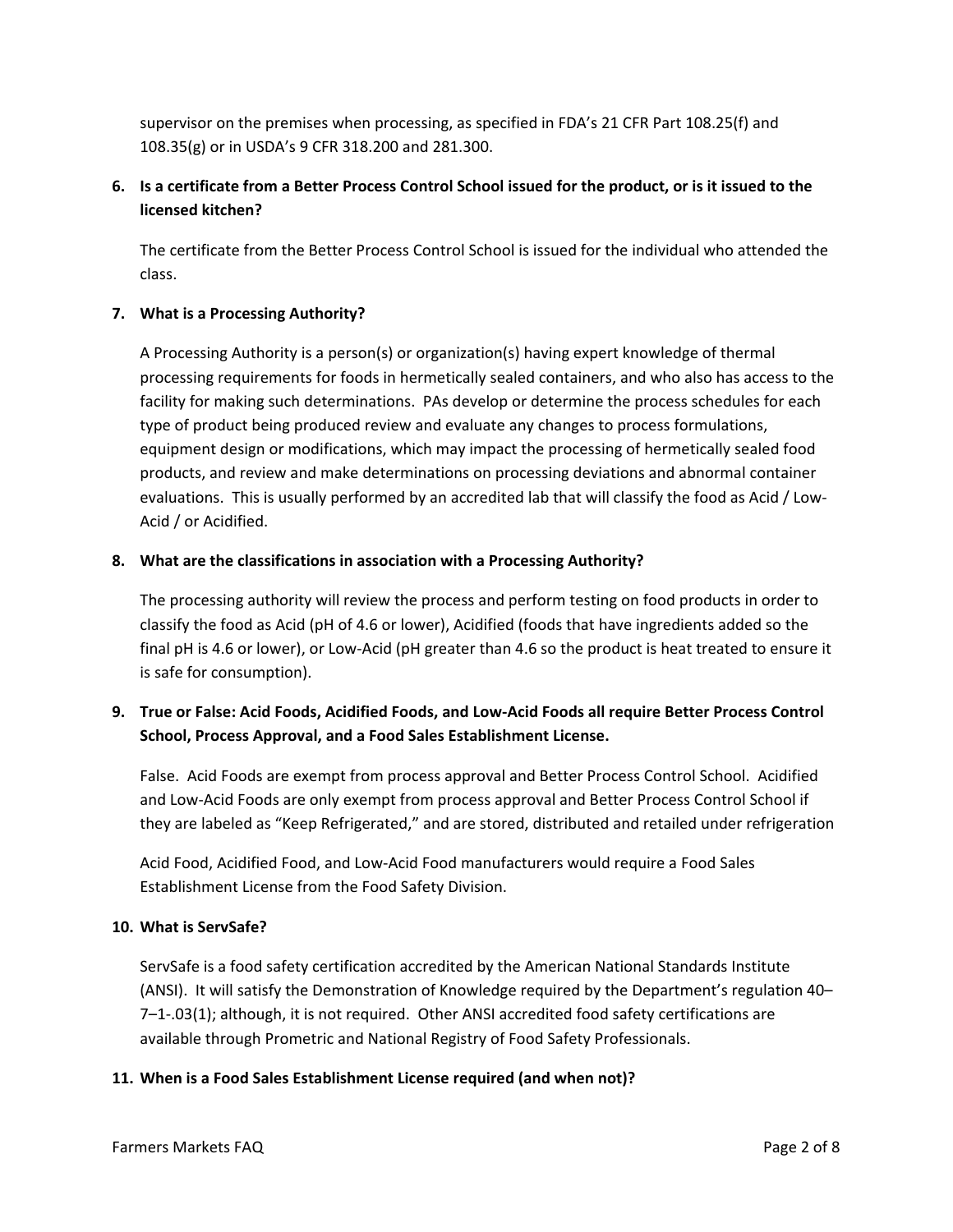The Georgia Food Act requires anyone in the State of Georgia who engages in food sales operations: retail (including internet sales), wholesale, and manufacturing to obtain a Food Sales Establishment License from the Department. The only exception is provided in O.C.G.A. § 26-2-391, which states:

*A county or municipality shall be authorized to issue permits for the operation of nonprofit food sales and food service at events sponsored by the county, municipality, or an organization. A permit shall be valid for a period of 120 hours or less and another permit shall not be issued to the organization holding such permit until five days have elapsed from the date of the expiration of the permit. No fees shall be charged to an organization for the issuance of any such permit by a county or municipality.*

This law requires the county or municipality sponsoring the event to issue permits for operation of food sales establishments at the event, taking the responsibility from the Department. If the vendor engages in any food sales outside of the non-profit event (for example: personal website, Craigslist, local publications, etc.) then that vendor will require a license from the Food Safety Division, and will have to meet the facility requirements for licensing.

### **12. Is a license required if a farmers market is sponsored by a non-profit?**

If the farmers market meets the criteria as listed in O.C.G.A. § 26-2-391 (sponsored by a county or municipality and lasts less than 120 hours) then licensing requirements are waived for foods that have been deemed to be low-risk. Other foods governed by additional laws will supersede the exemption from licensing that O.C.G.A. § 26-2-391 provides. These low-risk foods include:

- 1) Jams
- 2) Jellies
- 3) Preserves
- 4) Fruit Spreads and Fruit Butters
- 5) Foods with a Water Activity  $(A_w)$  of .85 or Less (Typically baked goods that do not require refrigeration – Ex.: breads, cookies)

# **13. At a non-profit event, does a permit from the county health department negate the need for a Food Service Establishment License?**

The issue to be determined is whether the operation is food sales or food service. Food sales fall under the jurisdiction of the Department of Agriculture. A Food Sales Establishment License may or may not be required based on the risk of the food or additional regulations that govern that commodity. Food intended for immediate consumption is deemed food service and inspectional responsibility falls to the county health department.

**14. In the Food Safety Division document** *Guidelines for Food Processing Safety***, it states exempt foods include jellies, preserves, acid foods, fermented foods, foods with water activity (Aw) of 0.85 or less, and foods that are stored, distributed and retailed under refrigeration. What are these foods exempt from?**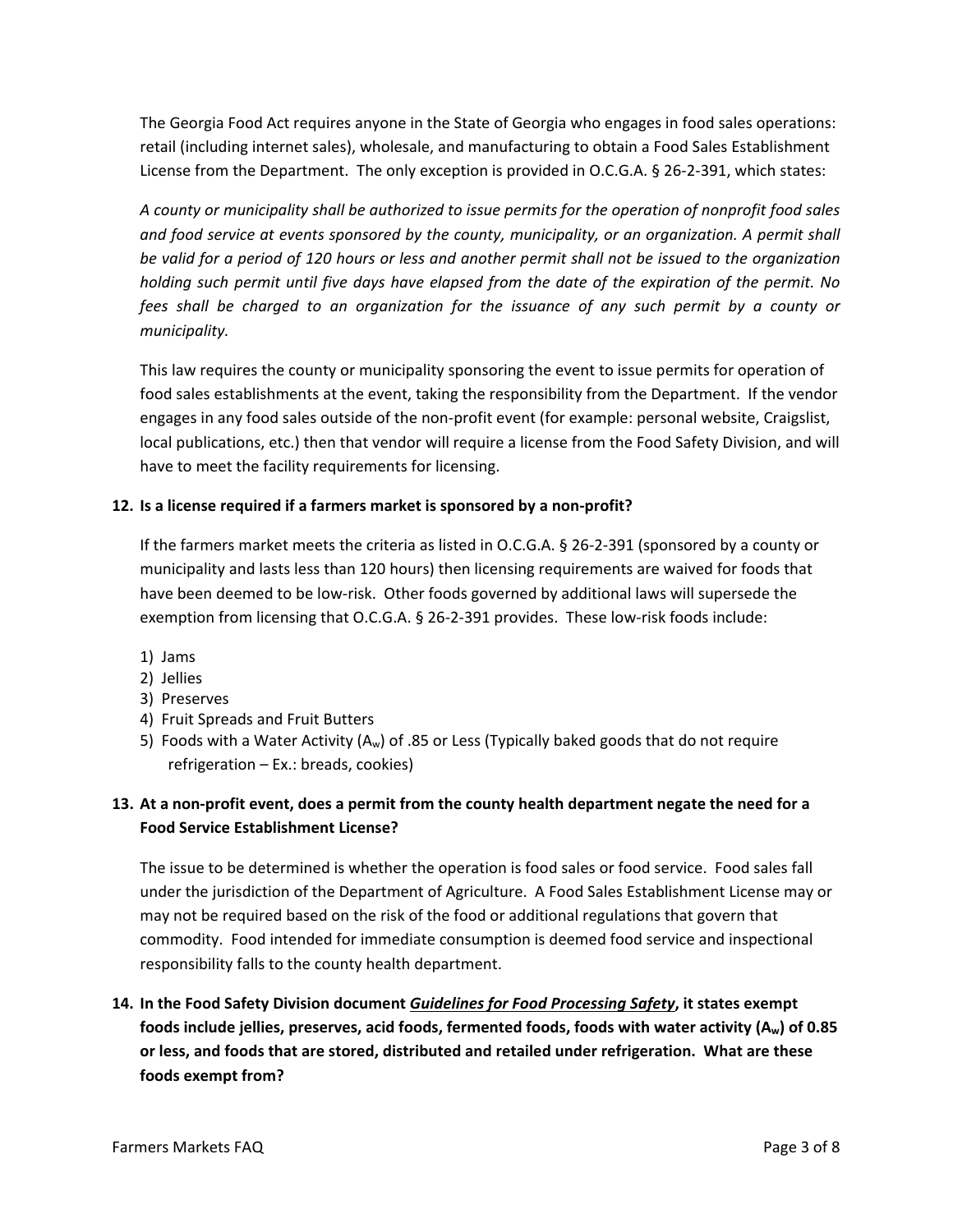These products are exempt from the requirements of 21 CFR 114, which the Department has adopted by reference. Specifically, these products are exempt from product classification, process approval, and the manufacturer does not have to attend Better Process Control School.

#### **15. Do these exempted foods require a Food Sales Establishment License?**

Certain foods listed in the *Guidelines for Food Processing Safety* as exempt will require a Food Sales Establishment License from the Food Safety Division due to the risk associated with that product. These include:

- 1) Carbonated Beverages
- 2) Acid Foods
- 3) Standardized and Non-Standardized Food Dressing
- 4) Condiment Sauces
- 5) Fermented Foods
- 6) Alcoholic Beverages
- 7) Foods Stored, Distributed and Retailed Under Refrigeration

These products do not qualify for the licensing exemption as described in the answer for question #11. Manufacturers of these types of products must obtain a Food Sales Establishment License from the Department.

## **16. At what point does a manufacturer of bottled salsa, BBQ sauce, chow-chow, and/or relishes have to attend Better Process Control School?**

If their product has been classified as an "Acid Food," then the manufacturer does not have to attend Better Process Control School. If the product is classified as an "Acidified, or Low-Acid Food;" and the product(s) are going to be stored, distributed and retailed as a shelf stable product (no refrigeration required), then the manufacturer will have to attend Better Process Control School. If the product is labeled as "Keep Refrigerated," and is stored, distributed, and retailed under refrigeration; then the requirement for Better Process Control School is exempted according to the Code of Federal Regulations (CFR) as stated in 21 CFR 114.3.

#### **17. Which agencies would regulate the sale of tamales?**

If the tamales are being sold for immediate consumption on the premises, the county health department would have jurisdiction (food service as opposed to food sales).

If the tamales have been packaged for consumption off the premises, and the sale is to the end consumer, then the Department's Food Safety Division would have jurisdiction.

If the tamales are packaged, do not contain meat, and are not sold to the end consumer (for institutional use, restaurant, or distribution to other retail stores) then the Department's Manufactured Foods Section would have jurisdiction; as long as the product is not crossing state lines.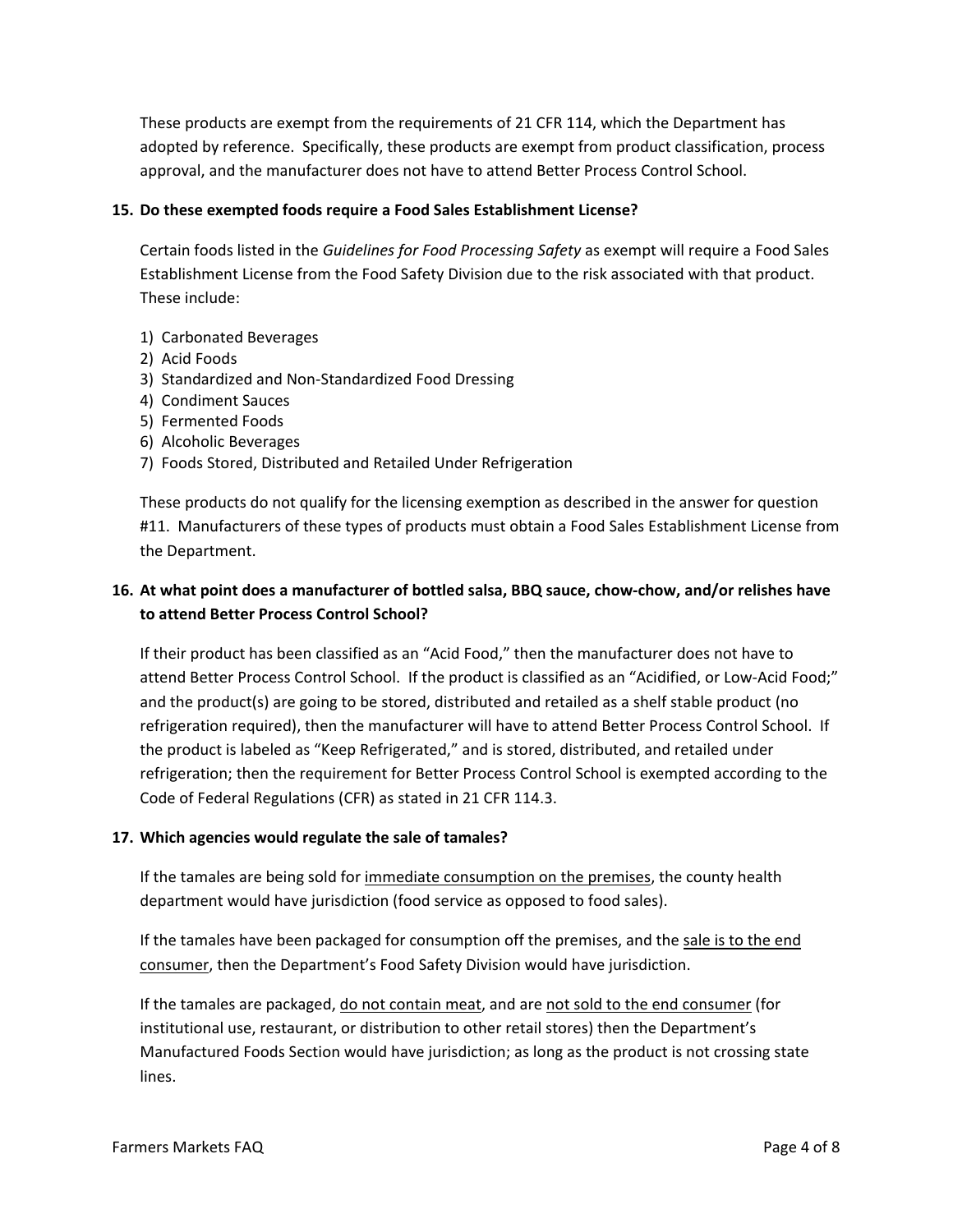If the tamales are packaged, contain meat, and are not sold to the end consumer (for institutional use, restaurant, or distribution to other retail stores) then the Department's Meat Inspection Division would have jurisdiction; as long as the product is not crossing state lines.

If the tamales are crossing state lines, then it would either be a USDA or FDA jurisdiction†. USDA if there is meat involved, or FDA for non-meat tamales. The tamales would have to come from a facility inspected by one of these agencies.

†Products subject to FDA jurisdiction will also require a Food Sales License from the Manufactured Food Section of the Georgia Department of Agriculture.

#### **18. Can the tamales be prepared in a licensed kitchen?**

If the tamales are regulated by the Food Safety Division's Retail or Manufactured Foods Section (sold to the end consumer, or distributed but do not contain meat), they can be prepared in a licensed kitchen. Tamales regulated by the Department's Meat Inspection Division (containing meat and are going to be distributed) are subject to additional facility requirements. The licensed kitchen would have to be inspected prior to production to ensure compliance with Meat Inspection Division's regulations.

#### **19. When is an Egg Candling Certificate required?**

All eggs offered for sale in Georgia must be graded by a certified grader.

#### **20. How do you get an Egg Candling Certificate?**

You must complete an egg candling certification course. The Georgia Department of Agriculture offers the course free of charge. To inquire about course availability, contact:

| North GA:             | South GA:              |
|-----------------------|------------------------|
| North District Office | South District Office: |
| 770-535-5955          | 229-386-3489           |

#### **21. Is an out-of-state candling certificate for eggs acceptable?**

The Department would accept an out of state candling certificate.

#### **22. Which licenses must be renewed yearly?**

Food Sales Establishment, Mobile Meat, and Wholesale Seafood Licenses are renewed annually.

## **23. How does a farmer's market manager know if licenses issued by the Georgia Department of Agriculture are valid or have been revoked?**

Licenses must be displayed for the consumers to observe. Ensure that the vendor has a license. Locate the license number, as well as the firm name, owner's name, and address printed on the license. Contact the Food Safety Division at 404-656-3627 to inquire if the firm's license is active. If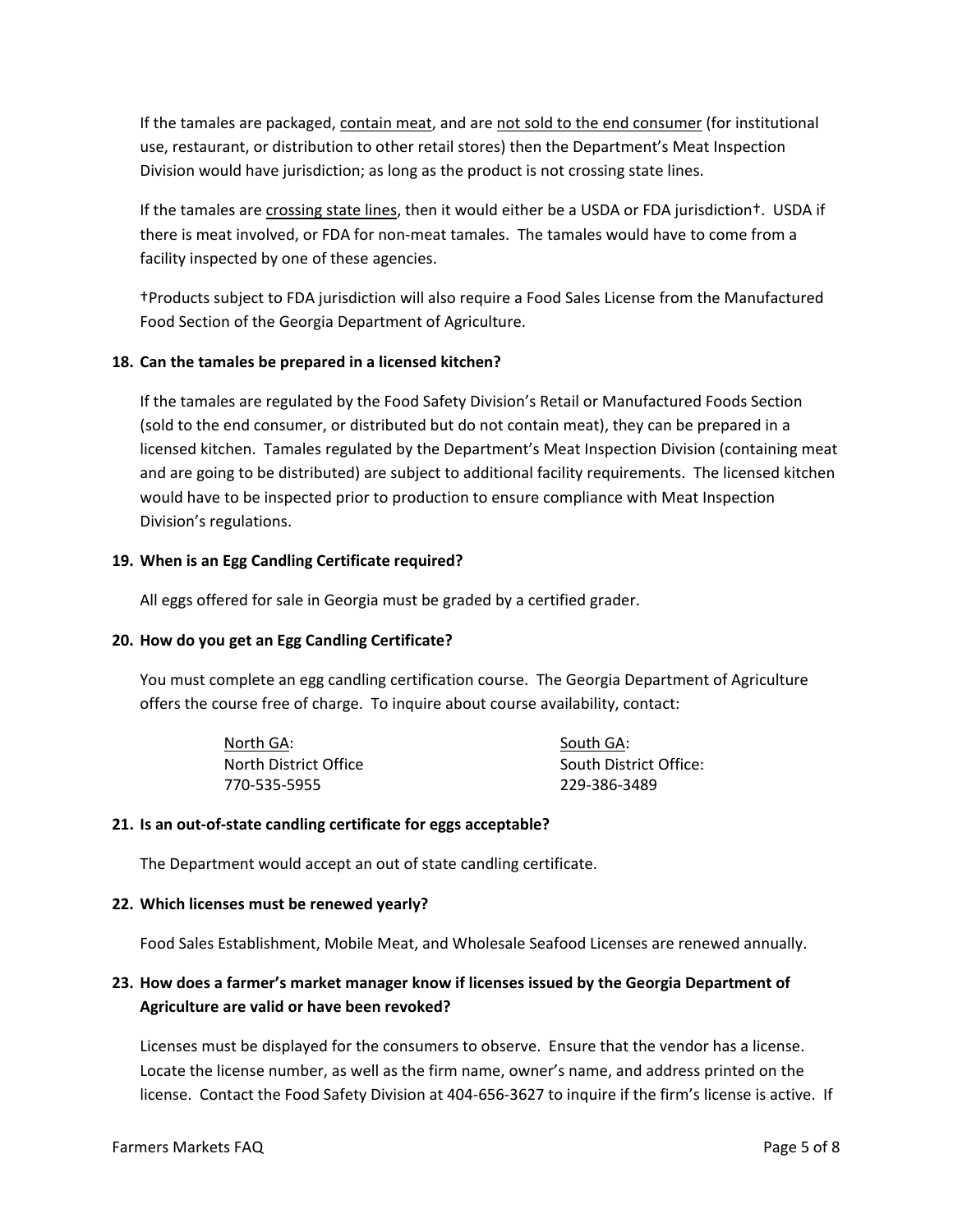the vendor does not have a license to inspect, but claims that he is licensed by the Department, obtain his name and the location where he processes or stores his food, and call the Food Safety Division number and check that the vendor is licensed and that his license is active.

# **24. Which divisions of the Georgia Department of Agriculture conduct inspections at farmers markets?**

Food Safety Division inspects food sales and certifies scales up to 35 lbs. Plant Industry Division would check live plants offered for sale. Livestock Poultry Division checks sellers of live chickens. Animal Protection Division would check people selling pets and companion animals. Meat Inspection Division inspects meat and poultry products to ensure they came from approved sources. We continue to cross-train our inspectors to optimize our resources, and maintain the most efficient workforce possible.

### **25. What are the requirements for selling fresh shrimp?**

Pre-packaged shrimp which are weighed, packaged, and labeled in a licensed facility can be sold with a Mobile Vehicle License from the Department. The shrimp have to be maintained below 40 degrees Fahrenheit. Storage on ice is permissible.

#### **26. Can fresh salmon and other fin fish be sold?**

Salmon and other fin fish intended to be sold fresh to the customer can be sold after obtaining a Mobile Vehicle License from the Department. Sales must be made from an enclosed trailer. The trailer must meet the requirements as specified in the Department's rules and regulations Chapter 40-7-5-.02.

#### **27. What are the rules for shelling and packing peas?**

Shelling and packing peas by an unlicensed vendor can only be performed as a service to the customer at the time of sale. If the product is shelled ahead of time and stored, the vendor will require a Food Sales Establishment License from the Food Safety Division. The packages of peas must be labeled according to the Department's rules and regulations, and stored or displayed for sale under refrigeration.

#### **28. Can fresh meat and poultry be sold at farmers markets?**

Fresh meat and poultry can be sold after obtaining a Mobile Vehicle License from the Department. Sales must be made from an enclosed trailer. The trailer must meet the requirements as specified in the Department's rules and regulations Chapter 40-7-5-.02. All meat and poultry must be from an approved source.

## **29. Are there different rules for selling frozen meat and poultry?**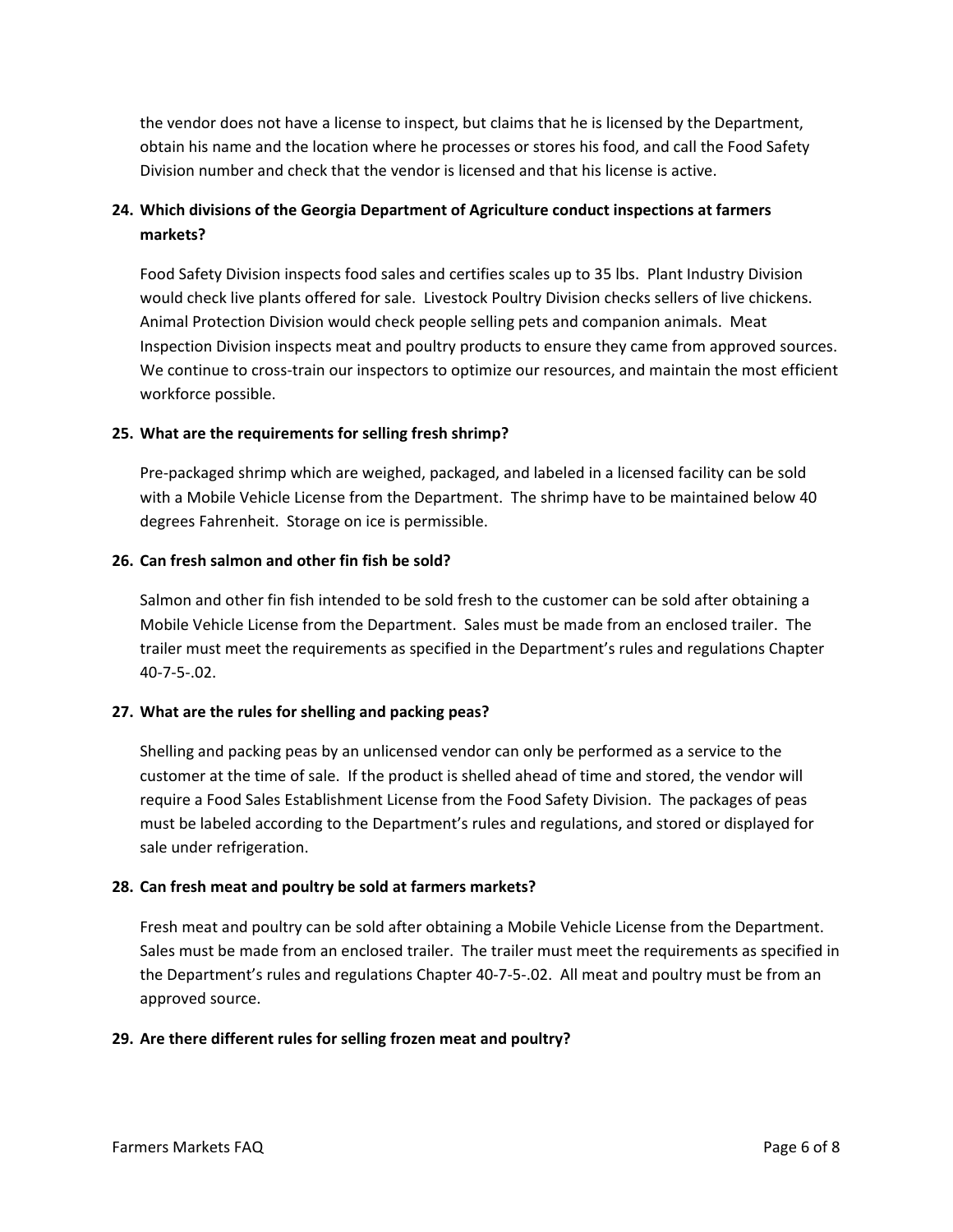Frozen meat and poultry sales require a Mobile Vehicle License from the Department. An enclosed trailer is not required, but the product should be handled according to the regulations in Chapter 40- 7-5-.03. All meat and poultry must be from an approved source.

#### **30. Is the Mobile Vehicle License good for the whole state of Georgia?**

The Mobile Vehicle License covers food sales across the state of Georgia; however, additional licenses or permits may be required by local counties or municipalities.

### **31. What is the stamp that is required on meat products?**

indicates that the

or legend,

C

product has been processed at an inspected plant, and is considered to be from an approved source. USDA regulates meat and poultry that pass from state-to-state (interstate commerce). These products shall have a USDA inspection legend. They should look like this:







The Department's Meat Inspection Division regulates products that travel within the state of Georgia (intrastate commerce) only. These products shall have a Georgia Department of Agriculture inspection legend. It looks like this:



## **32. When is a label review required?**

A label review is required for firms that are, or are going to be, licensed by the Department. The Department reviews labels for formatting only. The obligation of keeping the label consistent with all current FDA labeling requirements rests solely on the manufacturer, processor, and/or